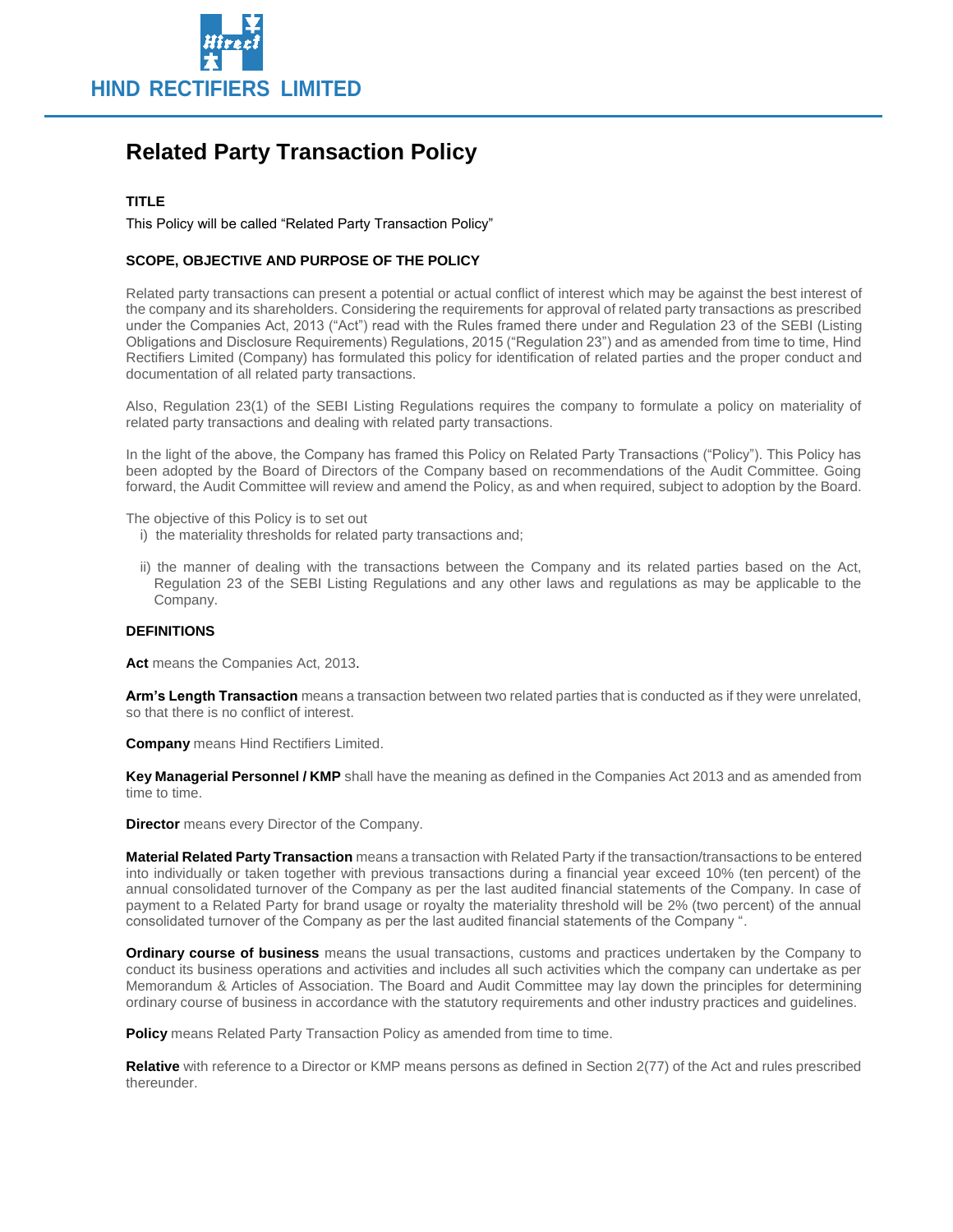

**Related Party** have the meaning as defined in Section 2(76) of Companies Act, 2013 and Regulation 2(1)(zb) of the Securities and Exchange Board of India (Listing Obligations and Disclosure Requirements) Regulations, 2015, as amended.

**Related Party Transaction** have the meaning as defined under Regulation 2(1)(zc) of the Securities and Exchange Board of India (Listing Obligations And Disclosure Requirements) Regulations, 2015, as amended, transfer of resources, services or obligations between a listed entity and a related party, regardless of whether price is charged and a transaction with a related party shall be construed to include a single transaction or a group of transactions in a contract, including but not limited to the following –

- a. sale, purchase or supply of any goods or materials;
- b. selling or otherwise disposing of, or buying, property of any kind;
- c. leasing of property of any kind;
- d. availing or rendering of any services;
- e. appointment of any agent for purchase or sale of goods, materials, services or property;
- f. appointment to any office or place of profit in the company;
- g. underwriting the subscription of any securities or derivatives thereof, of the company

**SEBI Listing Regulations** means SEBI (Listing Obligation and Disclosure Requirements) Regulations, 2015, as amended

Any other term not defined herein shall have the same meaning as defined in the Companies Act, 2013, the Securities and Exchange Board of India (Listing Obligations and Disclosure Requirements) Regulations, 2015 or any other applicable law or regulation and as amended from time to time.

#### **MATERIALITY THRESHOLDS**

Regulation 23 of the SEBI Listing Regulations requires a company to provide materiality thresholds for transactions beyond which approval of the shareholders through resolution will be required. None of the related parties of a company shall vote to approve on such resolution irrespective of whether the entity is a related party to the particular transaction or not (RP's can cast only negative vote to reject the shareholders resolution on material RPT).

The Company has fixed the following materiality threshold for the purpose of SEBI Listing Regulations:

- Payment to a Related Party with respect to brand usage or royalty 2% of the annual consolidated turnover of the Company as per last its audited financial statements.
- Other transactions with a Related Party 10% of the annual consolidated turnover of the Company as per its last audited financial statements

Related Party Transaction policy on materiality and its threshold limits shall be reviewed by the Board of Directors of the Company once in every three years and updated accordingly.

#### **MANNER OF DEALING WITH RELATED PARTY TRANSACTION**

## **Identification of Related Parties**

The Company has to identify the related parties as prescribed under Section 2(76) of the Act read with the Rules framed there under and Regulation 2(1)(zb) of the SEBI Listing Regulations.

#### **Identification of Related Party Transactions**

The Company has to identify the related party transactions in accordance with Section 188 read with Section 177 of the Act and Regulation 2(1)(zc) of the SEBI Listing Regulations.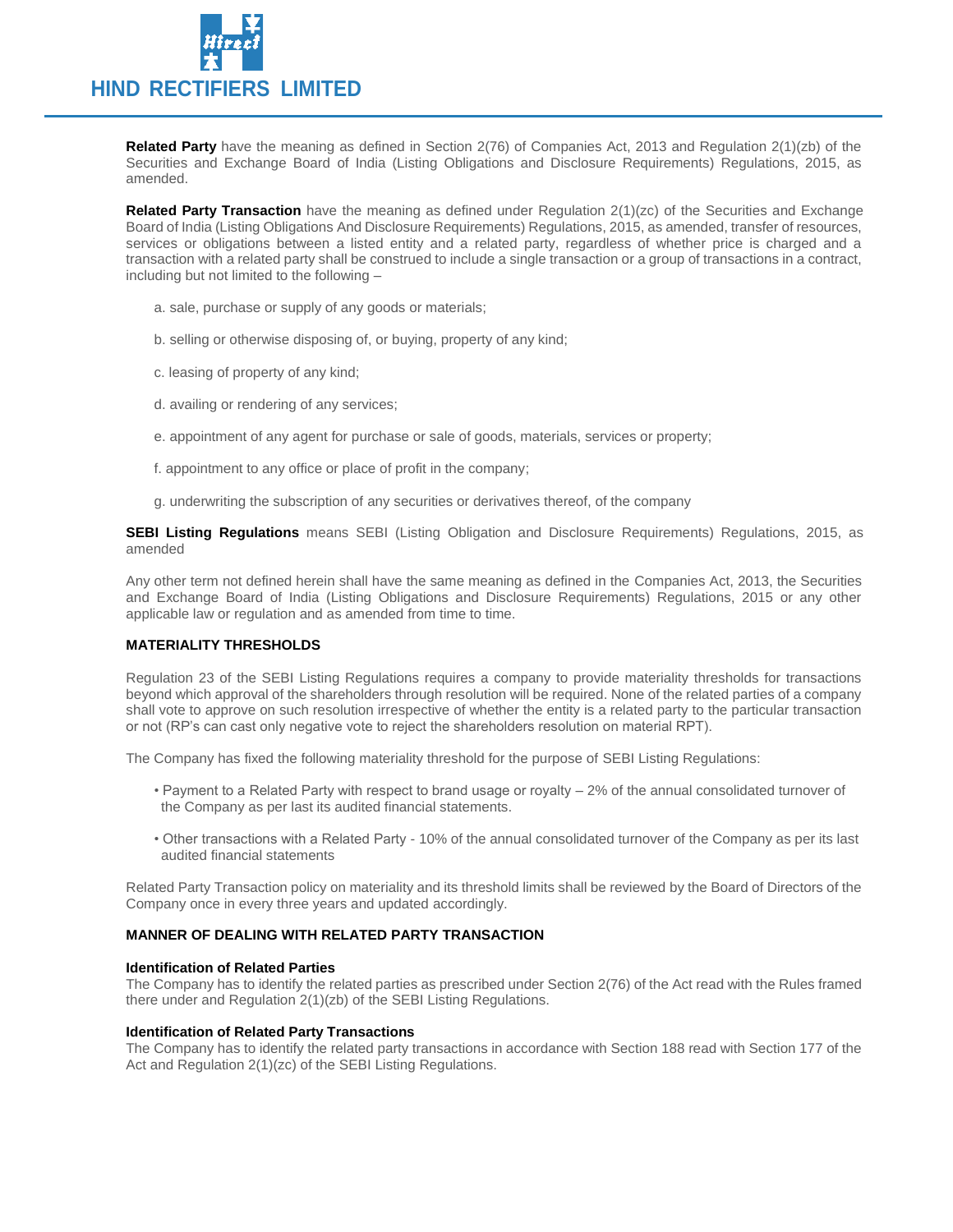

The Company has to also determine whether the transaction is in the ordinary course of business and at arm's length basis and for this purpose, the Company will seek external expert opinion, if necessary.

## **PROCEDURE FOR APPROVAL OF RELATED PARTY TRANSACTION**

#### **Approval of the Audit Committee**

All related party transactions require prior approval of the Audit Committee. However, the Company may obtain omnibus approval from the Audit Committee for such transactions, subject to compliances with the following conditions:

- a. The Audit Committee shall, after obtaining approval of the Board of Directors, specify the criteria for granting the omnibus approval in line with the Policy and such approval which shall include the following namely:
	- i Maximum value of the transaction, in aggregate, which can be allowed under the omnibus route in a year;
	- ii The maximum value per transaction which can be allowed;
	- iii extent and manner of disclosures to be made to the audit committee at the time of seeking omnibus approval
	- iv review, at such intervals as the Audit Committee may deem fit, related party transaction entered into by the company pursuant to each omnibus approval made;
	- v transactions which cannot be subject to the omnibus approval by the Audit Committee
- b. The Audit Committee shall consider the following factors while specifying the criteria for making omnibus approval, namely:-

i repetitiveness of the transactions (in past or in future);

ii justification for the need of omnibus approval

- c. The Audit Committee shall satisfy itself regarding the need for such omnibus approval for transactions of repetitive nature and that such approval is in the interest of the company;
- d. The omnibus approval shall provide details of (i) the name/s of the related party, nature of transaction, period of transaction, maximum aggregated value of the particular type of transaction that can be entered into, (ii) basis of arriving at the indicative base price / current contracted price and the formula for variation in the price if any and (iii) such other conditions as the Audit Committee may deem fit.

Provided that where the need for related party transactions cannot be foreseen and aforesaid details are not available, Audit Committee may grant omnibus approval for such transactions subject to their value not exceeding rupees 1 crore per transaction.

- e. The Audit Committee shall review, at least on a quarterly basis, the aggregated value and other details of related party transactions transacted into by the company pursuant to the omnibus approval given;
- f. Such omnibus approval shall be valid for a period not exceeding one financial year and shall require fresh approval after expiry of such financial year.
- g. Omnibus approval shall not be made for transactions in respect of selling or disposing of the undertaking of the company.
- h. Any other conditions as the Audit Committee may deem fit

In compliance to the approval of the Board of Directors, the Audit Committee of the Company has specified following criteria for granting omnibus approval:

a. The maximum value of the transactions, in aggregate, which can be allowed under omnibus route in a year, will be decided by the Audit Committee on the basis of annual consolidated turnover of the company as per last audited financial statements.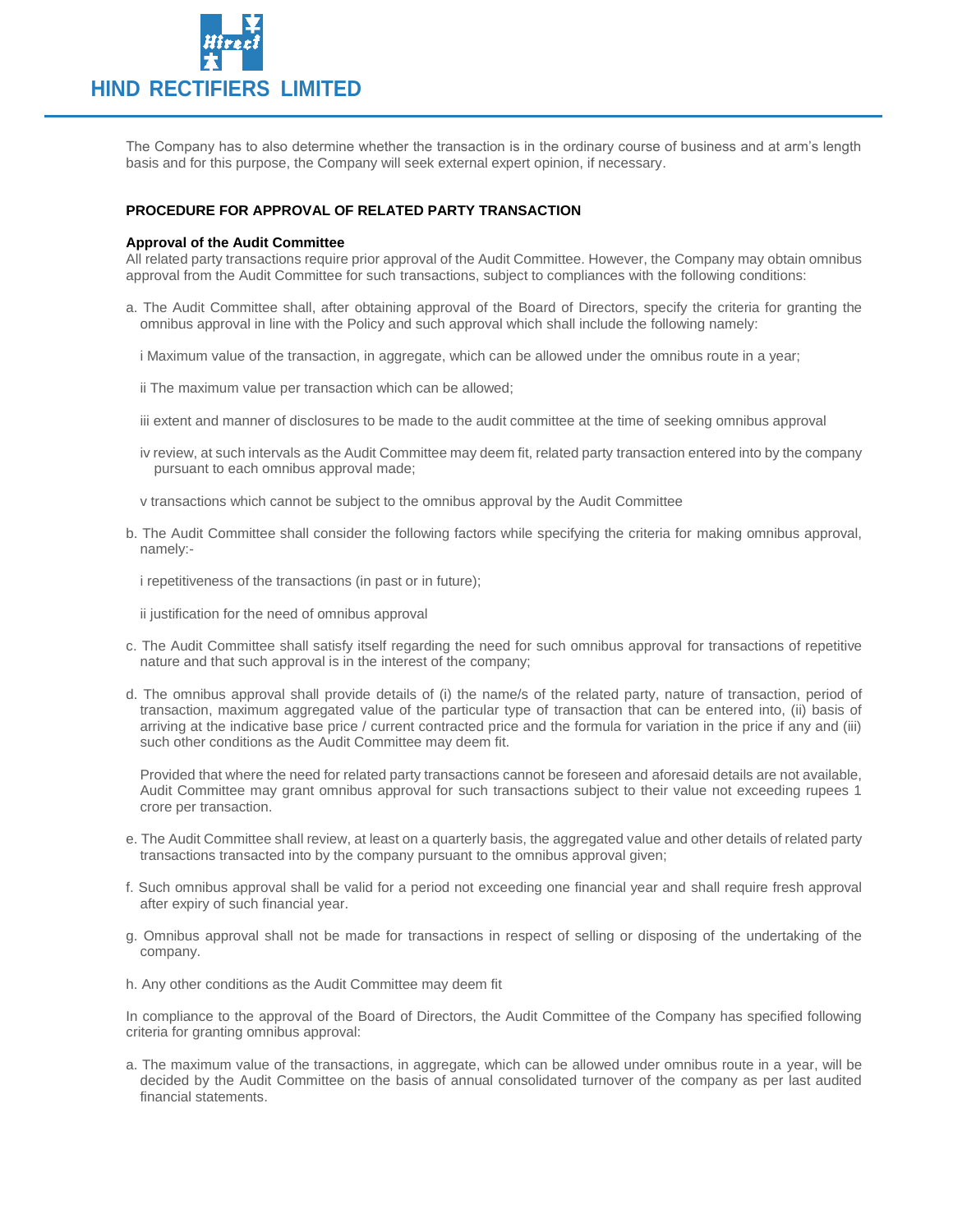

- b. The maximum value per transaction which can be approved under omnibus route will be the same as per the materiality threshold as defined in this Policy.
- c. While assessing a proposal put up before the Audit Committee/Board for approval, the Audit Committee/Board may review the following documents/seek the following information from the management in order to determine if the transaction is in the ordinary course of business and at arm's length or not:
	- i Nature of the transaction i.e. details of goods or property to be acquired / transferred or services to be rendered / availed (including transfer of resources) – including description of functions to be performed, risks to be assumed, etc;
	- ii Key terms (such as price and other commercial terms contemplated under the arrangement) of the proposed transaction, including value and quantum;
	- iii Key covenants (non-commercial) as per the draft of the proposed agreement/ contract to be entered into for such transaction;
	- iv Benchmarking information that may have a bearing on the arm's length basis analysis, such as:
		- 1. market analysis, research report, industry trends, business strategies, financial forecasts, etc.;
		- 2. management assessment of pricing terms and business justification for the proposed transaction;
		- 3. comparative analysis, if any, of other such transaction entered into by the company.
- d. The Audit Committee shall review, at least on a quarterly basis, the details of related party transactions entered by the company pursuant to each omnibus approval given
- e. Transaction of following nature will not be subject to the omnibus approval of the Audit Committee:
	- 1. Transactions which are not at arm's length or not in the ordinary course of business
	- 2. Transactions which are not repetitive in nature
	- 3. Transactions exceeding materiality thresholds as laid down in this Policy
	- 4. Transactions in respect of selling or disposing of the undertaking of the company
	- 5. Financial Transactions eg. Loan to related parties, Inter Corporate Deposits, corporate guarantee given/received from related parties
	- 6. Any other transaction the Audit Committee may deem not fit for omnibus approval

#### **Approval of the Board of Directors of the Company**

As per the provisions of Section 188 of the Act, all kinds of transactions specified under the said Section and which are not in the ordinary course of business or not at arm's length basis, are placed before the Board for its approval.

In addition to the above, the following kinds of transactions with related parties are also placed before the Board for its approval:

- a) Transactions which may be in the ordinary course of business and at arm's length basis, but which are as per the policy determined by the Board from time to time (i.e. value threshold and/or other parameters) require Board approval in addition to Audit Committee approval;
- b) Transactions in respect of which the Audit Committee is unable to determine whether or not they are in the ordinary course of business and/or at arm's length basis and decides to refer the same to the Board for approval;
- c) Transactions which are in the ordinary course of business and at arm's length basis, but which as per Audit Committee requires Board approval;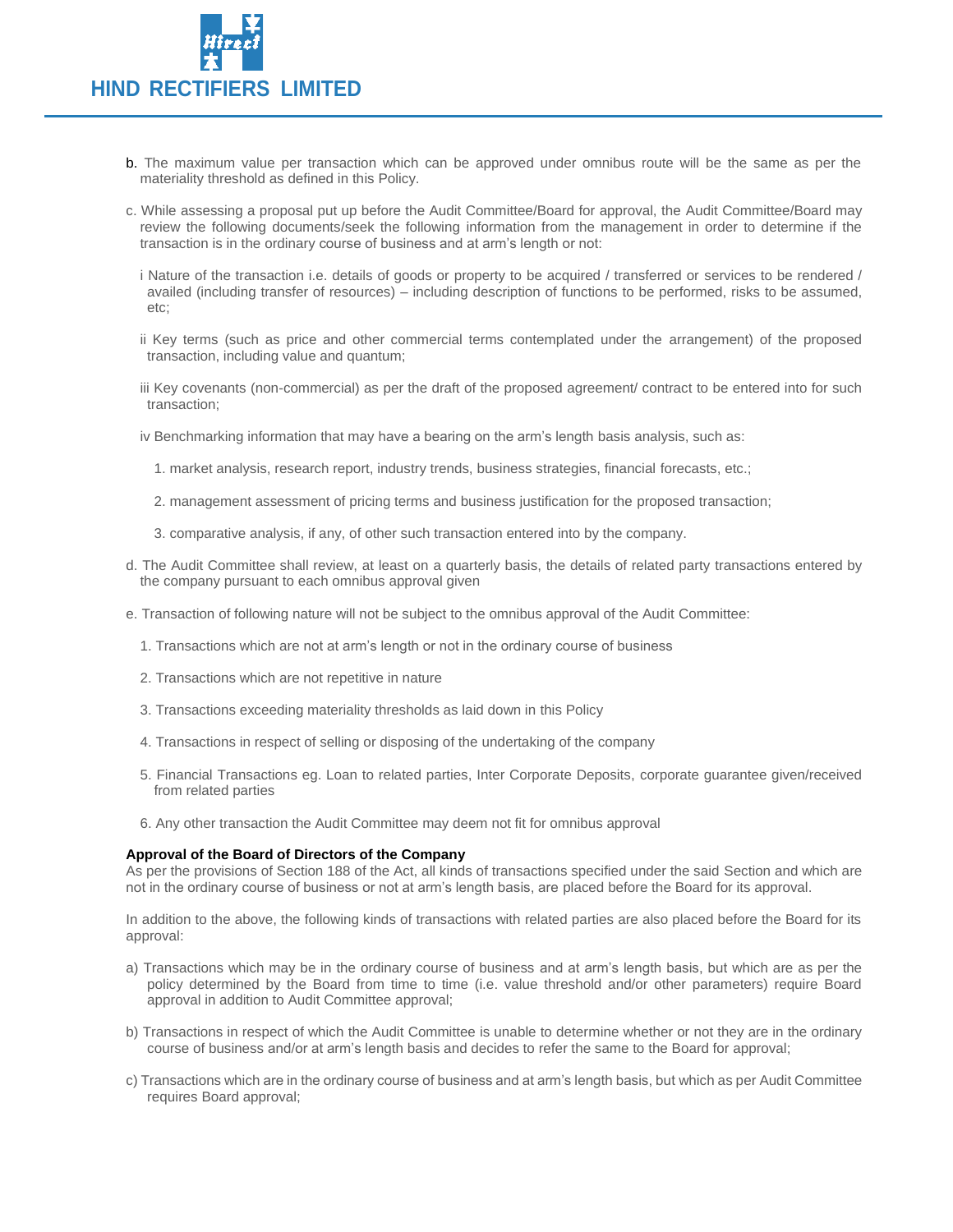

d) Transactions meeting the materiality thresholds laid down in this Policy, which are intended to be placed before the shareholders for approval.

## **Approval of the Shareholders of the Company**

All the transactions with related parties exceeding the materiality thresholds, laid down in this Policy, are placed before the shareholders for approval.

For this purpose, none of the related parties of the Company shall vote to approve on such shareholders' resolution irrespective of whether the entity is a related party to the particular transaction or not. Related parties can cast only negative vote to reject the shareholders resolution on material RPT.

In addition to the above, all kinds of transactions specified under Section 188 of the Act which (a) are not at Arm's Length or not in the ordinary course of business; and

(b) exceed the thresholds laid down in Companies (Meetings of Board and its Powers) Rules, 2014 are placed before the shareholders for its approval.

## **DISCLOSURES**

The Company shall disclose, in the Board's report, transactions prescribed in Section 188(1) of the Act with related parties, which are not in ordinary course of business or not at arm's length basis along with the justification for entering into such transaction.

The Company shall submit within 30 days from the date of publication of its financial results for the half year, disclosures of related party transactions in the format specified in the relevant accounting standards to the stock exchanges and publish the same on its website.

## **RELATED PARTY TRANSACTIONS NOT APPROVED UNDER THIS POLICY**

The Audit Committee and the Board will not approve a proposed Related Party Transaction if it considers that the transaction is not in the best interest of the Company.

In the event the Company becomes aware of a transaction with a related party that has not been approved in accordance with this Policy prior to its consummation, the matter shall be reviewed by the Audit Committee. The Audit Committee shall consider all the relevant facts and circumstances regarding the related party transaction, and shall evaluate all options available to the Company, including ratification, revision or termination of the related party transaction. The Audit Committee shall also examine the facts and circumstances pertaining to the failure of reporting such related party transaction to the Audit Committee under this Policy and failure of the internal control systems, and shall take any such action it deems appropriate.

In any case, where the Audit Committee determines not to ratify a related party transaction that has been commenced without approval, the Audit Committee, as appropriate, may direct additional actions including, but not limited to, discontinuation of the transaction or seeking the approval of the shareholders, payment of compensation by the defaulting person (as may be decided by the Audit Committee) to the related party or the Company as the case may be, etc. In connection with any review/approval of a related party transaction, the Audit Committee has authority to modify or waive any procedural requirements of this Policy.

## **RELATED PARTY TRANSACTIONS THAT SHALL NOT REQUIRE APPROVAL**

Following Related Party Transactions shall not require any separate approval under this Policy:

- a. Any transaction pertaining to appointment and remuneration of Directors and KMPs that require the approval of the Nomination and Remuneration Committee of the Company and the Board;
- b. Transactions that have been approved by the Board under the specific provisions of the Companies Act, 2013 e.g. inter-corporate deposits, borrowings, investments etc. with or in wholly-owned subsidiaries or other Related Parties;

c. Payment of Dividend;